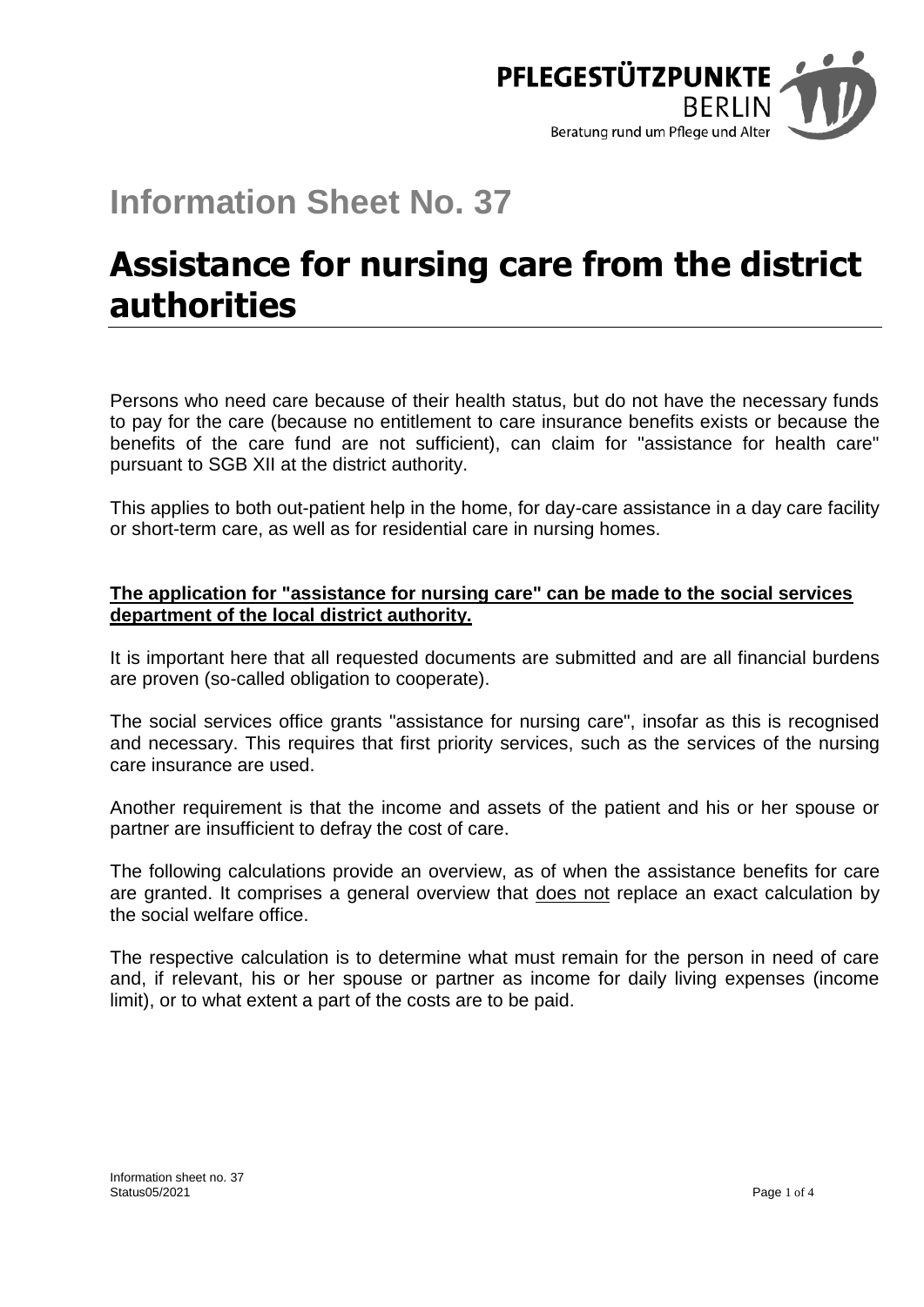## **Income calculation for outpatient care at home**

|                | € 892,00 | <b>Basic amount</b>                                                                                                                       |
|----------------|----------|-------------------------------------------------------------------------------------------------------------------------------------------|
| $\overline{+}$ | € 313.00 | Possibly family allowance per person living in the household                                                                              |
| l+             | €l       | Cost of accommodation (without heating)                                                                                                   |
|                | €l       | Possible health and nursing insurance contributions for private and<br>voluntary-insured persons                                          |
|                | €        | Dispensation for special burdens (medication co-payments, diet costs, spa<br>stays, loan instalments, etc. - to be submitted as evidence) |
|                | €        | Income threshold                                                                                                                          |

With regard to the special burdens a large number of variations are possible. Speak to the person responsible for your claim.

If the available income (e.g. pension) is lower than the amount of the income threshold, there is no need for cost-sharing, i.e. "assistance for nursing care" is paid in full.

If the available income exceeds the income threshold a share of the costs in the amount of 40-100% of the difference between income level and actual income is to be paid. The percentage depends on whether the patient has a care level. Without a care level the difference to be paid is 100%.

In addition, it must be examined whether existing assets must be used for maintenance, or which portion of assets remains for the person requiring care (protected assets). Further relevant information is provided below.

#### **Income calculation for inpatient care in a nursing home**

Single persons in need of care must use their total income minus the amount in cash due to them (so-called pocket money) and assets (above the protected assets). This is due to the regulation on the use of income above and below the income threshold.

If the person requiring care is married or in a civil partnership, the entire income and assets are to be used, in principle. However, the spouse or partner remaining in their own home spouse keeps subsistence money taking into consideration the previous living conditions.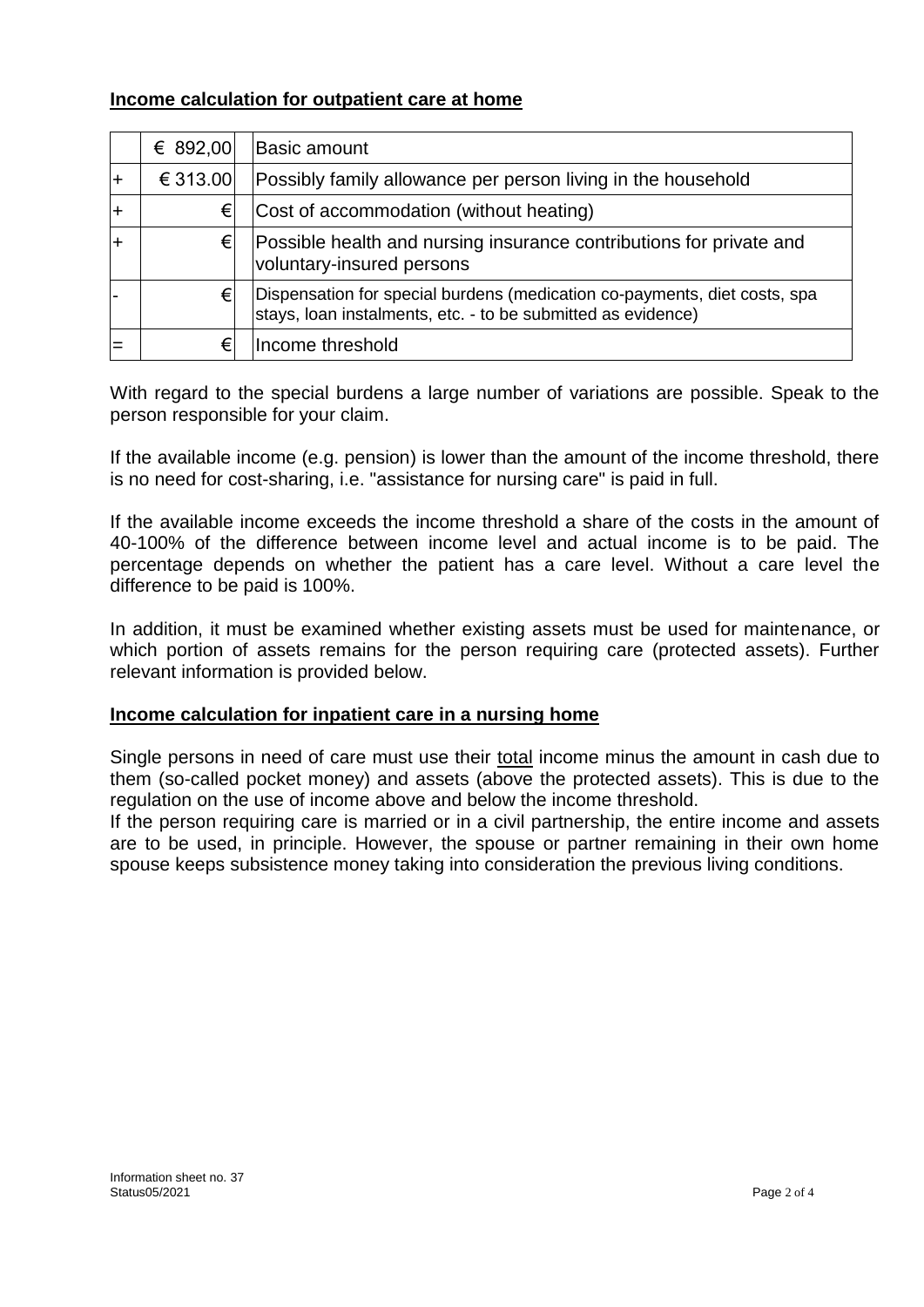This is measured as follows:

## **Calculation of "livelihood" need prior to entering a care home**

a) for the householder

| €446.00 | Standard amount for means of livelihood/basic security                             |
|---------|------------------------------------------------------------------------------------|
| € 75.82 | Possibly 17% more because of disability or illness                                 |
|         | Cost of accommodation incl. heating costs and hot water                            |
|         | Any costs for health and nursing care for private and<br>voluntary-insured persons |
|         | Home needs                                                                         |

### b) for family members

|     | € 357.00 | Standard amount for means of livelihood/basic security |
|-----|----------|--------------------------------------------------------|
|     | € 60.69  | Possibly 17% more because of disability or illness     |
| $=$ | €        | Needs for family members                               |

These two needs are counted together and comprise the total need.

This total need is then compared with:

|          |   | Total income of both spouses/partners        |
|----------|---|----------------------------------------------|
|          |   | Insurance (household and personal liability) |
|          |   | Total income net of insurance                |
|          |   | Total needs for both spouses/partners        |
|          | € | Exceeded                                     |
| exceeded |   | $\mid$ : 2 persons                           |
|          |   | $=$ per capita allowance*)                   |

\*) With regard to the assessment of the "per capita" allowance, this is only a rough representation, since it must be ensured that the cost share is reasonable.

Overall, the cost share is determined so that the amount guaranteed for the spouse /life partner in the household can be paid plus the cash amount from the income. In addition, recognized special burdens are taken into account.